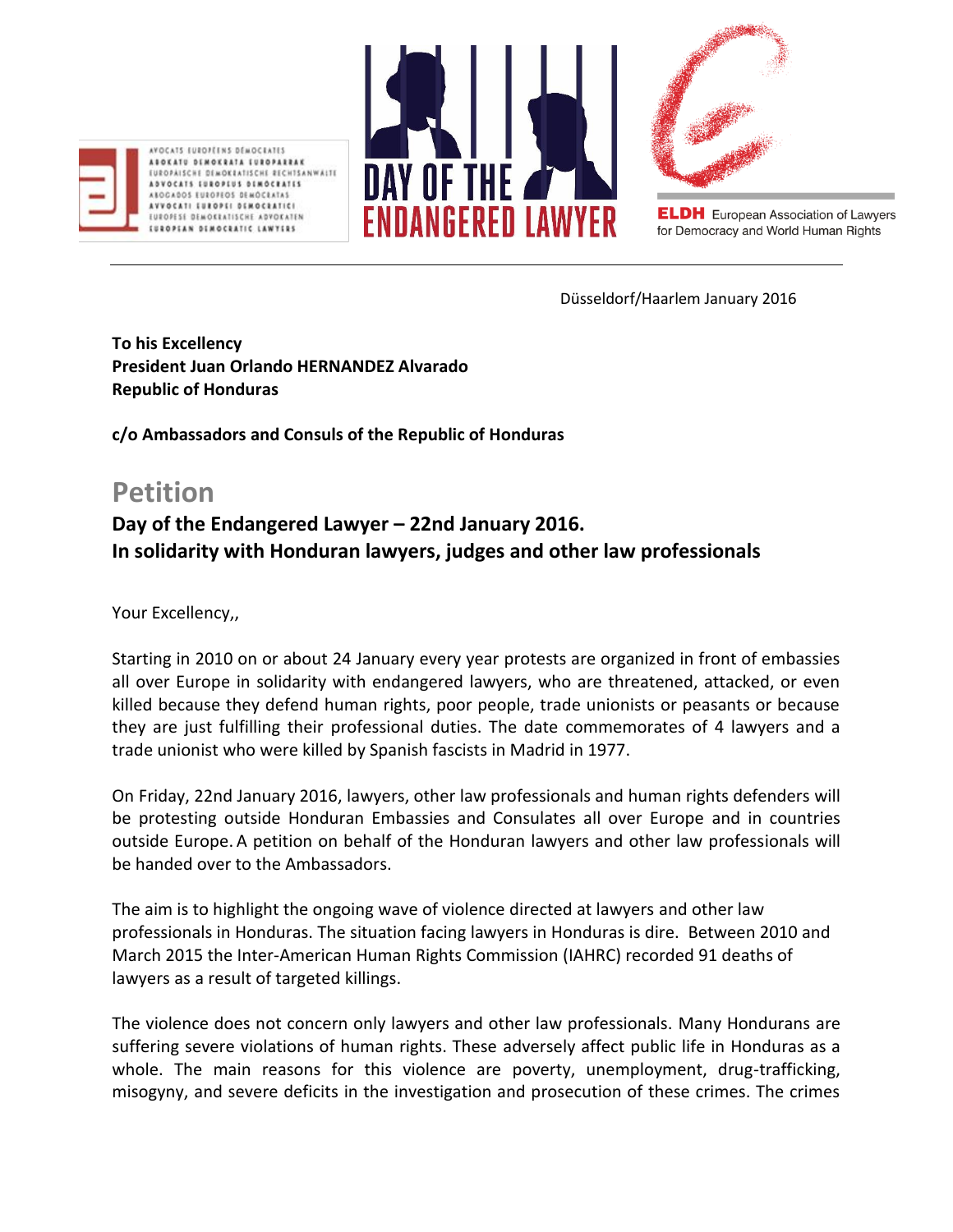of violence are not only committed by organized groups, as the Honduran Government asserts, but have also sometimes been covered up by state officials, for reasons of corruption or complicity. Lawyers, prosecutors and judges who deal with cases of violence or state corruption run a high risk of becoming victims of violence themselves.

In addition to the organizational deficiencies of the prosecution, there is evidence that intimidation of witnesses, prosecutors, judges and lawyers as well their corruption are responsible for wide scale impunity for such crimes. The independence of judges is not guaranteed. On the contrary, restrictive laws make it difficult for judges to keep their independence and to guarantee the functioning of the law. The judges who protested against the coup d'état in 2009 were illegally dismissed, as has been confirmed by the Inter American Court of Human Rights (IACHR) in 2015. Such state interference in the judicial system undermines the rule of law.

The situation in Honduras has been reported by a number of United Nations mechanisms: UN Special Procedures, Human Rights Treaty Bodies, and the Human Rights Council. According to a study by the United Nations Office on Drugs and Crime (UNODC) in 2013 Honduras had the highest homicide rate in the world. This is also confirmed by NGOs such as Amnesty International and Human Rights Watch.

Human Rights Watch in their annual report commented that: *"Honduras suffers from rampant crime and impunity for human rights abuses…Judges face acts of intimidation and political interference"*

Reports of assassinations and intimidation of judges in Honduras have been sent to the IACHR . The IACHR has also received information about the assassination of Mireya Efigenia Mendoza Peña, a trial court judge in El Progreso, Yoro and Assistant Secretary of the Association of Judges for Democracy, an organization that works to defend the interests of judges in Honduras. According to publicly available information, in 2014 at least 20 judges received death threats, and according to information provided by the *Asociación Jueces por la Democracia* (Association of Judges for Democracy), at least three judges have been killed in the last two years.

The UN Special Rapporteur on the situation of human rights defenders has been sent information that prosecutors, particularly those working on human rights and environmental issues, have been subject to death threats or have even been killed. Their situation has become especially precarious. Furthermore, prosecutors and judges working on cases in which the police had been involved in crimes, have been under political pressure from high-ranking authorities, including from within the office of the General Prosecutor.

The European Democratic Lawyer AED-EDL, the European Association of Lawyers for Democracy and Human Rights ELDH and the Foundation of the Day of the Endangered Lawyer, as well as the supporting lawyer's organisations mentioned below condemn in the strongest possible terms the responsibility of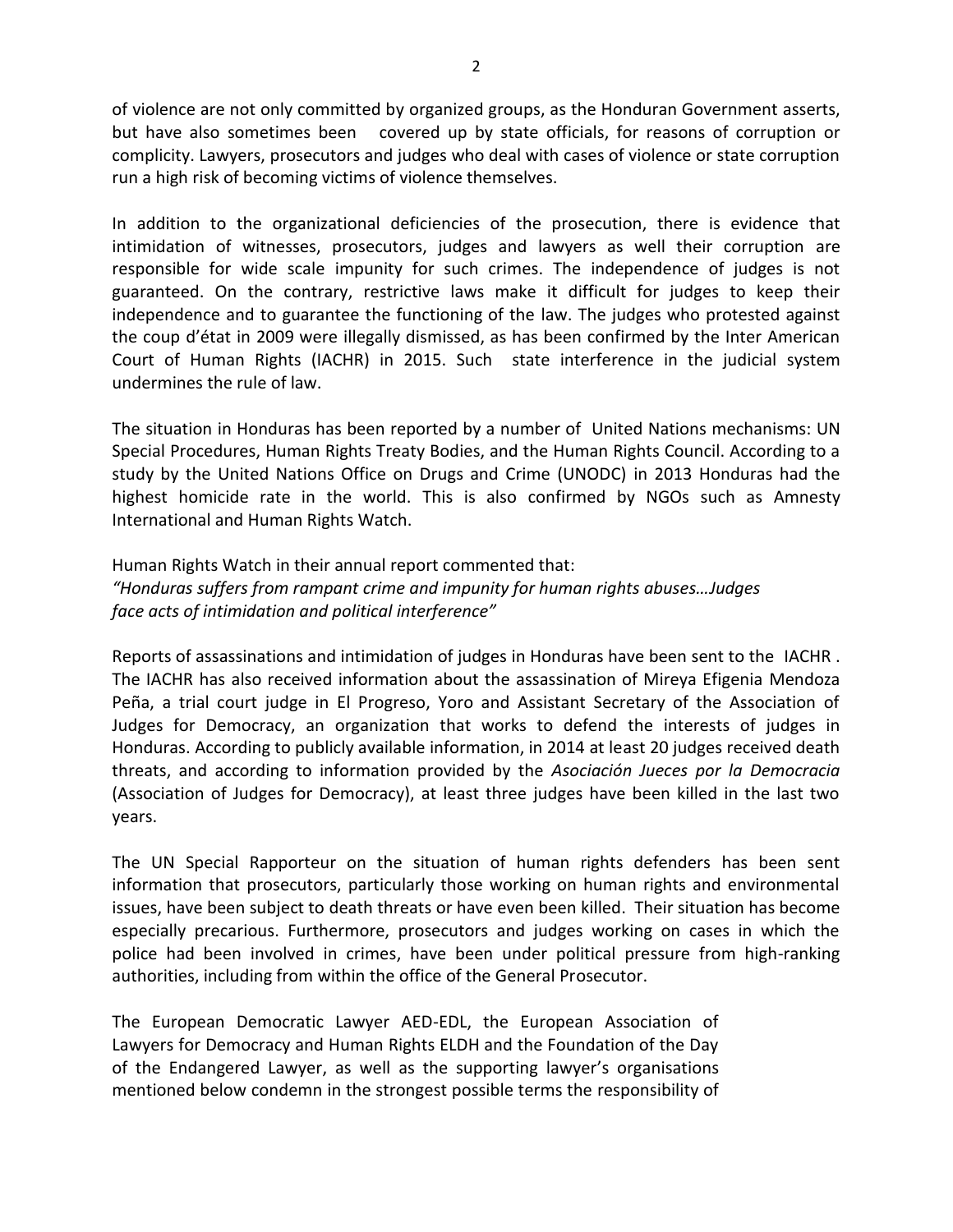the Honduras Government for the state of affairs described above, and demand the following from the Government of The Republic of Honduras:

- 1. Lawyers, prosecutors and judges in Honduras should be allowed to perform their professional duties without any intimidation, and adequate protection needs to be provided by the state, especially when lives are at risk as a result of the exercise of their profession.
- 2. Appropriate measures must be put in place to guarantee the safety of legal practitioners, as provided in the United Nations Basic Principles on the Role of Lawyers
- 3. The impunity tolerated by the State for those who violate human rights must be terminated.
- 4. A mechanism must guarantee that those responsible for threats, attacks and the killing of lawyers, judges and prosecutors are held accountable regardless their political, social or economic position.
- 5. The Government must recognise publicly the legitimacy of the work done by human rights defenders, including lawyers
- 6. The new law for the protection of human rights defenders requires adequate and effective implementation.
- 7. The judgment of the Inter American Court of Human Rights concerning the illegal dismissal of judges must be complied with by the Honduran government, and the dismissed judges must be reinstated immediately with full compensation.

We further demand an international independent investigation into the actions noted above with the objective of holding accountable those who are responsible for violations of basic human rights of lawyers, judges and prosecutors.

Yours,

Thomas Schmidt Hans Gaasbeek

ELDH Secretary General Director of the Foundation for the DAY OF THE ENDANGERED LAWYER

### **THE DAY OF THE ENDANGERED LAWYER is an initiative of**

- The European Democratic Lawyers (EDL), **[www.aeud.org](http://www.aeud.org/)**
- **The European Association of Lawyers for Democracy and Human Rights (ELDH), [www.eldh.eu](http://www.eldh.eu/)**
- **The Foundation of the Day of the Endangered Lawyer**